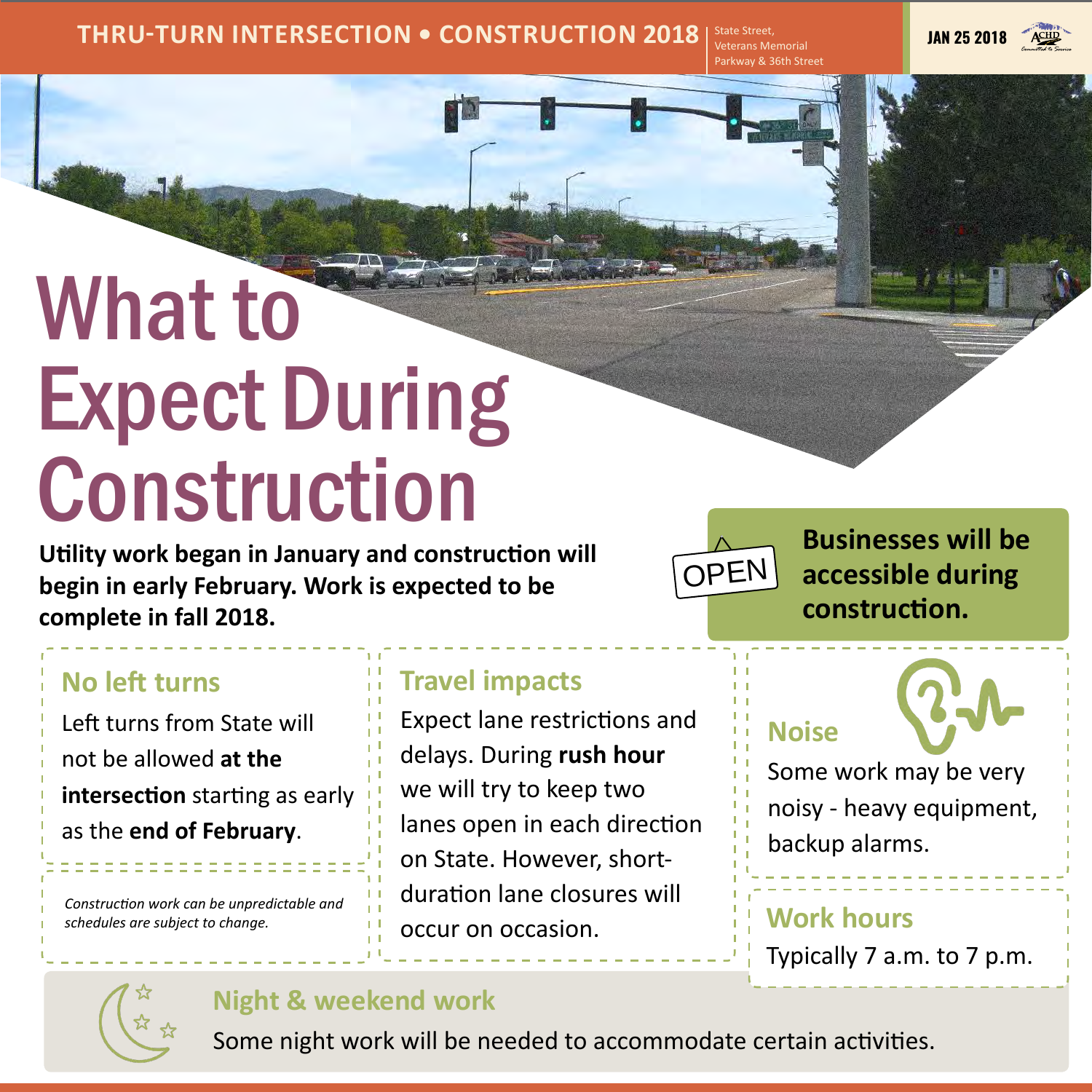## Why Night Work?



### **THRU-TURN INTERSECTION • CONSTRUCTION 2018 State Street, <b>State Street,** State Street, State Street, State Street, State Street, State Street, State Street, State Street, State Street, State Street, State Street, State

Veterans Memorial Parkway & 36th Street



Due to the residential areas near the project, crews will work at night only when necessary.



Four scenarios call for night work at this time

- Irrigation pipe crossings
- Concrete paving
- Traffic signal work
- Overhead activities

*\*Construction work can be unpredictable and schedules are subject to change.*

Night work is typically **7 p.m. – 6 a.m.**



## **Night work is helpful when activities**

- Involve major impacts to traffic.
- Require turning the traffic signal off.